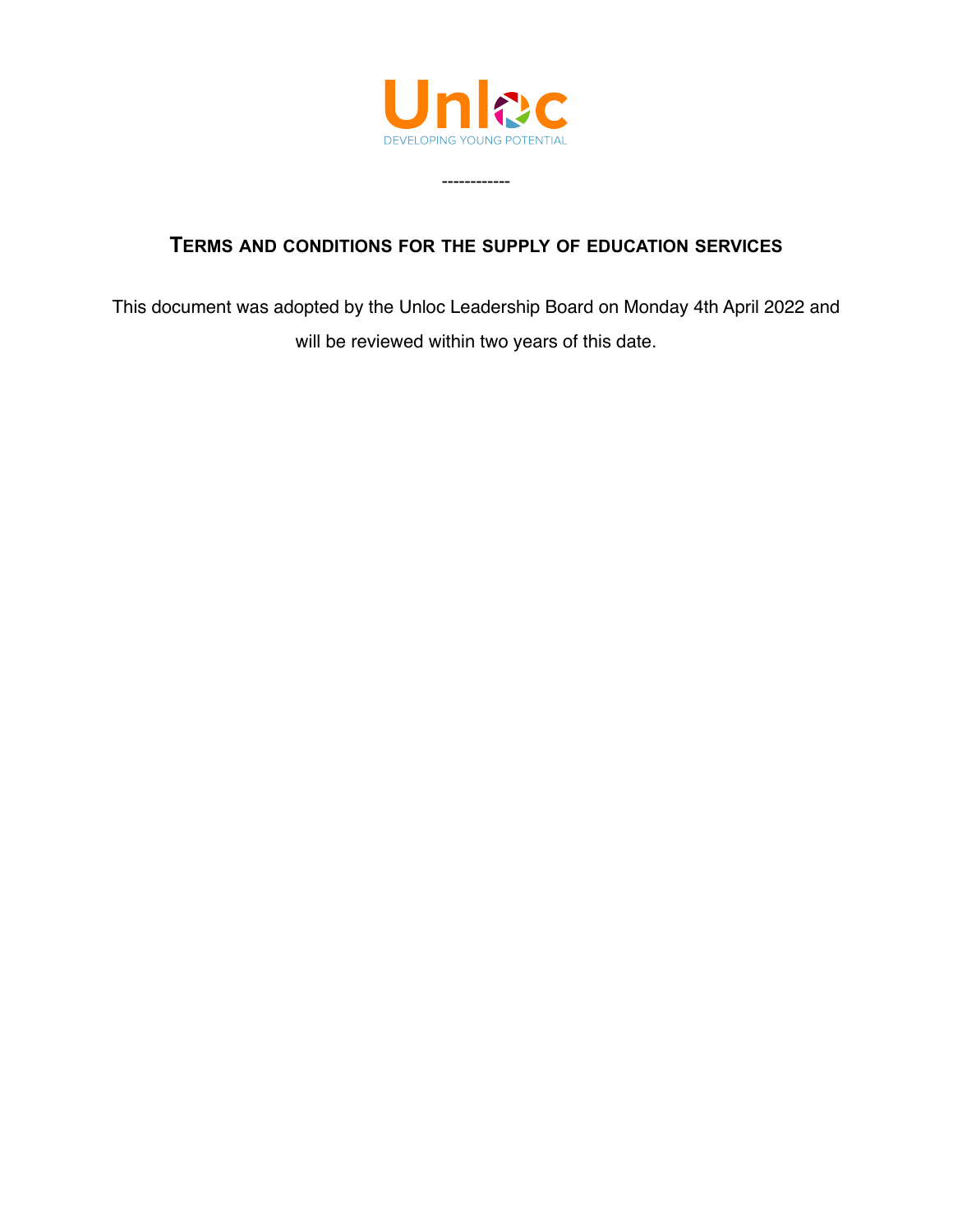## **CONTENTS**

# **CLAUSE**

| 1.             |  |
|----------------|--|
| 2.             |  |
| 3 <sub>1</sub> |  |
| 4.             |  |
| 5.             |  |
| 6.             |  |
| 7 <sup>1</sup> |  |
| 8.             |  |
| 9.             |  |
| 10.            |  |
| 11.            |  |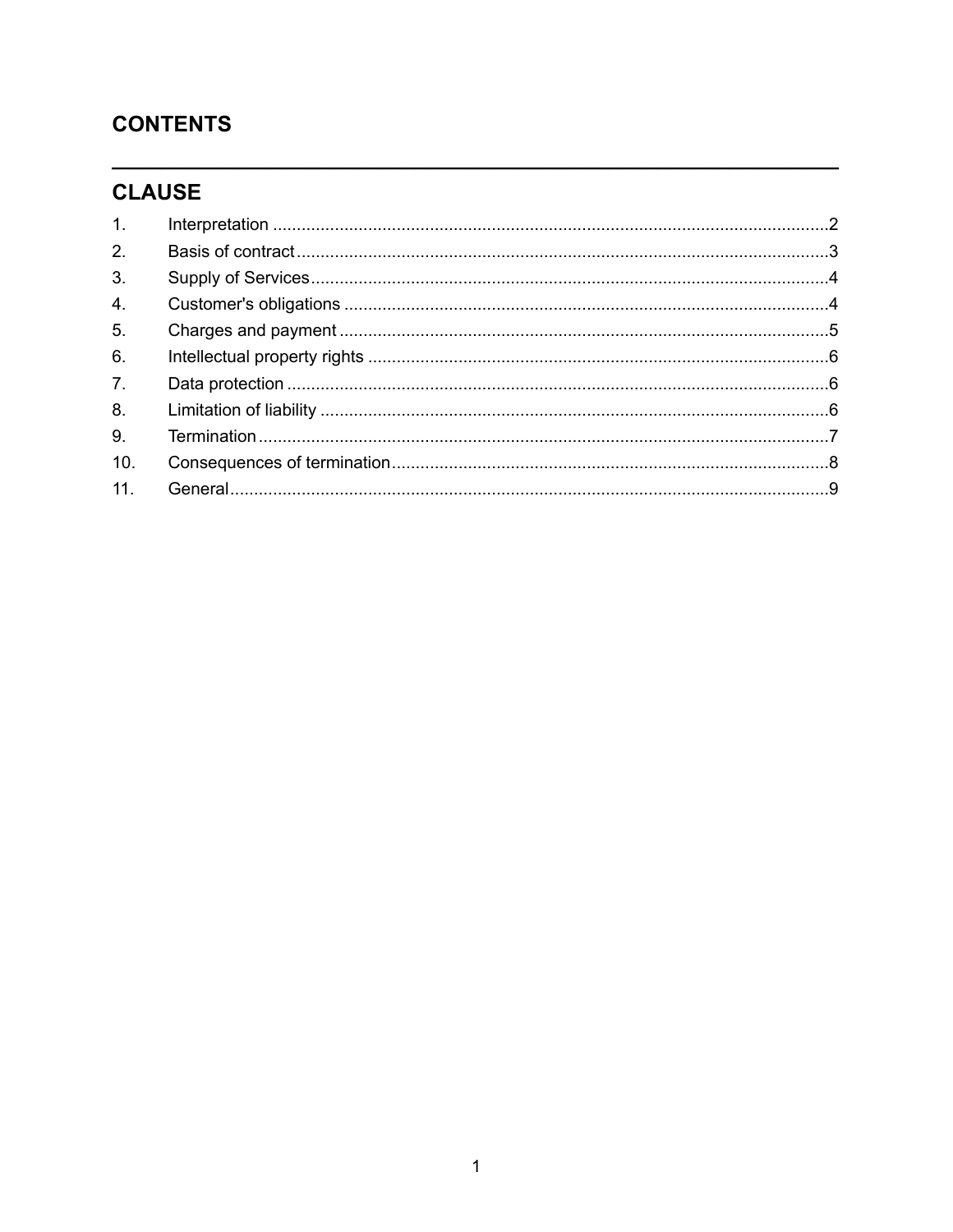#### **1. Interpretation**

#### <span id="page-2-0"></span>**The following definitions and rules of interpretation apply in these Conditions.**

1.1. Definitions:

**Business Day**: a day other than a Saturday, Sunday or public holiday in England, when banks in London are open for business.

**Charges**: the charges payable by the Customer for the supply of the Services in accordance with clause [5.](#page-5-0)

**Commencement Date**: has the meaning given in clause [2.2](#page-3-1).

**Conditions**: these terms and conditions as amended from time to time in accordance with clause [11.5](#page-10-0).

**Contract / Memorandum of Understanding**: the contract between the Supplier and the Customer for the supply of Services in accordance with these Conditions.

**Control**: has the meaning given in section 1124 of the Corporation Tax Act 2010, and the expression **change of control** shall be construed accordingly.

**Customer**: the person or firm who purchases Services from the Supplier.

**Customer Default**: has the meaning set out in clause [4.2](#page-5-1).

**Deliverables**: the deliverables set out in the contract or memorandum of understanding produced by the Supplier for the Customer.

**Intellectual Property Rights**: patents, rights to inventions, copyright and related rights, [moral rights,] trade marks [and service marks], business names and domain names, rights in get-up [and trade dress], goodwill and the right to sue for passing off [or unfair competition], rights in designs, [rights in computer software,] database rights, rights to use, and protect the confidentiality of, confidential information (including know-how [and trade secrets]), and all other intellectual property rights, in each case whether registered or unregistered and including all applications and rights to apply for and be granted, renewals or extensions of, and rights to claim priority from, such rights and all similar or equivalent rights or forms of protection which subsist or will subsist now or in the future in any part of the world.

**Order**: the Customer's order for Services as set out in the contract or memorandum of understanding.

**Services**: the services, including the Deliverables, supplied by the Supplier to the Customer as set out in the contract, memorandum of services and any relevant preceding proposals provided to the client.

**Specification**: the description or specification of the Services provided [in writing] by the Supplier to the Customer.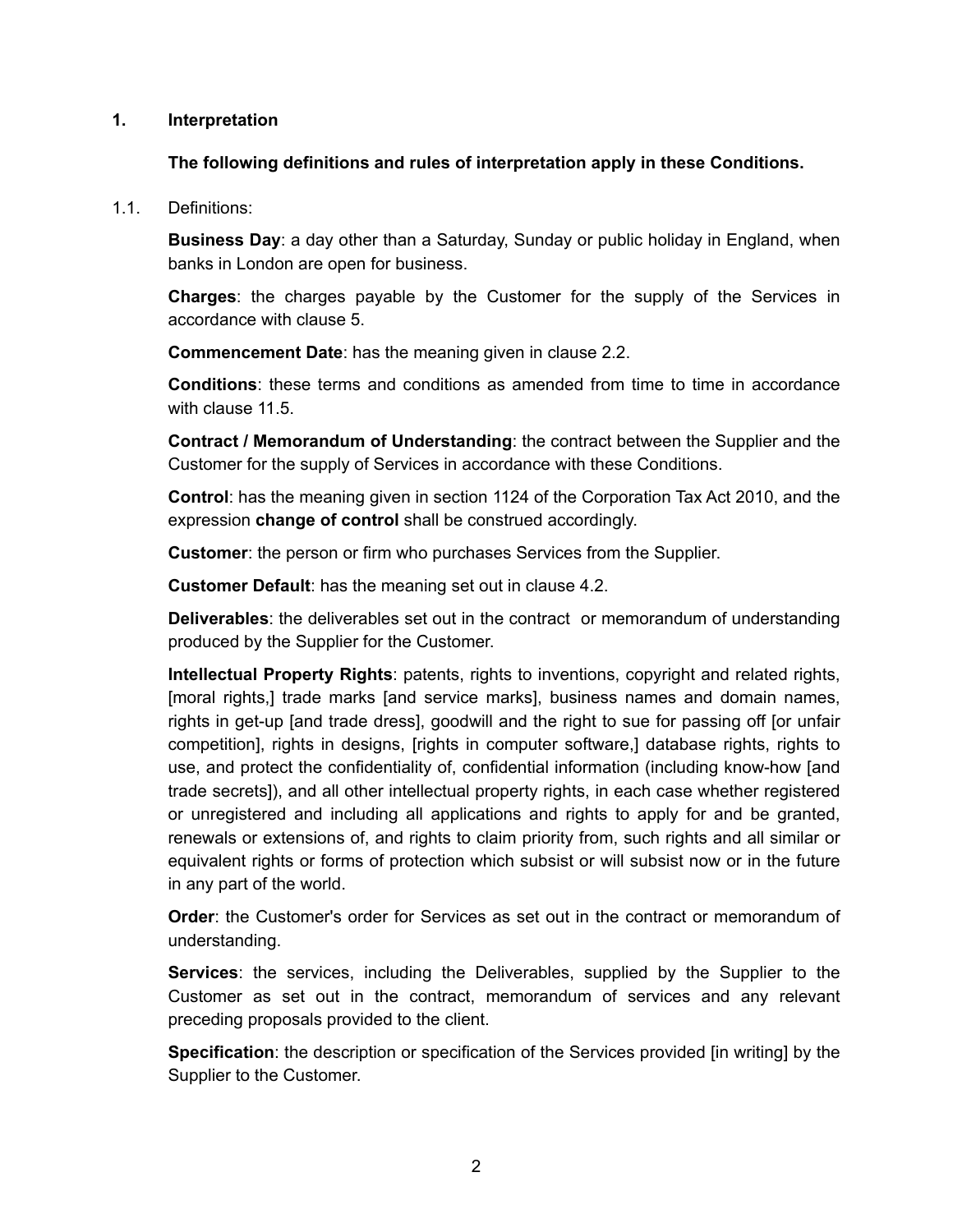**Supplier**: Unloc Learning Limited, registered in England and Wales with company number 08578126.

**Supplier Materials**: has the meaning set out in [clause 4.1\(h\).](#page-4-2)

- 1.2. Interpretation:
	- (a) Unless expressly provided otherwise in the Contract, a **OR** A] reference to legislation or a legislative provision:
		- (i) is a reference to it as [amended, extended or re-enacted from time to time **OR** it is in force as at the date of this Contract]; and
		- (ii) shall include all subordinate legislation made [from time to time **OR** as at the date of this Contract] under that legislation or legislative provision.
	- (b) Any words following the terms **including**, **include**, **in particular**, **for example** or any similar expression, shall be construed as illustrative and shall not limit the sense of the words, description, definition, phrase or term preceding those terms.
	- (c) A reference to **writing** or **written** includes fax and email.

### <span id="page-3-0"></span>**2. Basis of contract**

- 2.1. The Order constitutes an offer by the Customer to purchase Services in accordance with these Conditions.
- <span id="page-3-1"></span>2.2. The Order shall only be deemed to be accepted when the Supplier issues written acceptance of the Order at which point and on which date the Contract shall come into existence (**Commencement Date**). This will usually take the form of a counter-signed contract or memorandum of understanding.
- 2.3. Any samples, drawings, descriptive matter or advertising issued by the Supplier, and any descriptions or illustrations contained in the Supplier's catalogues or brochures, are issued or published for the sole purpose of giving an approximate idea of the Services described in them. They shall not form part of the Contract or have any contractual force.
- 2.4. These Conditions apply to the Contract to the exclusion of any other terms that the Customer seeks to impose or incorporate, or which are implied by law, trade custom, practice or course of dealing.
- 2.5. Any quotation given by the Supplier shall not constitute an offer, and is only valid for a period of 20 Business Days from its date of issue.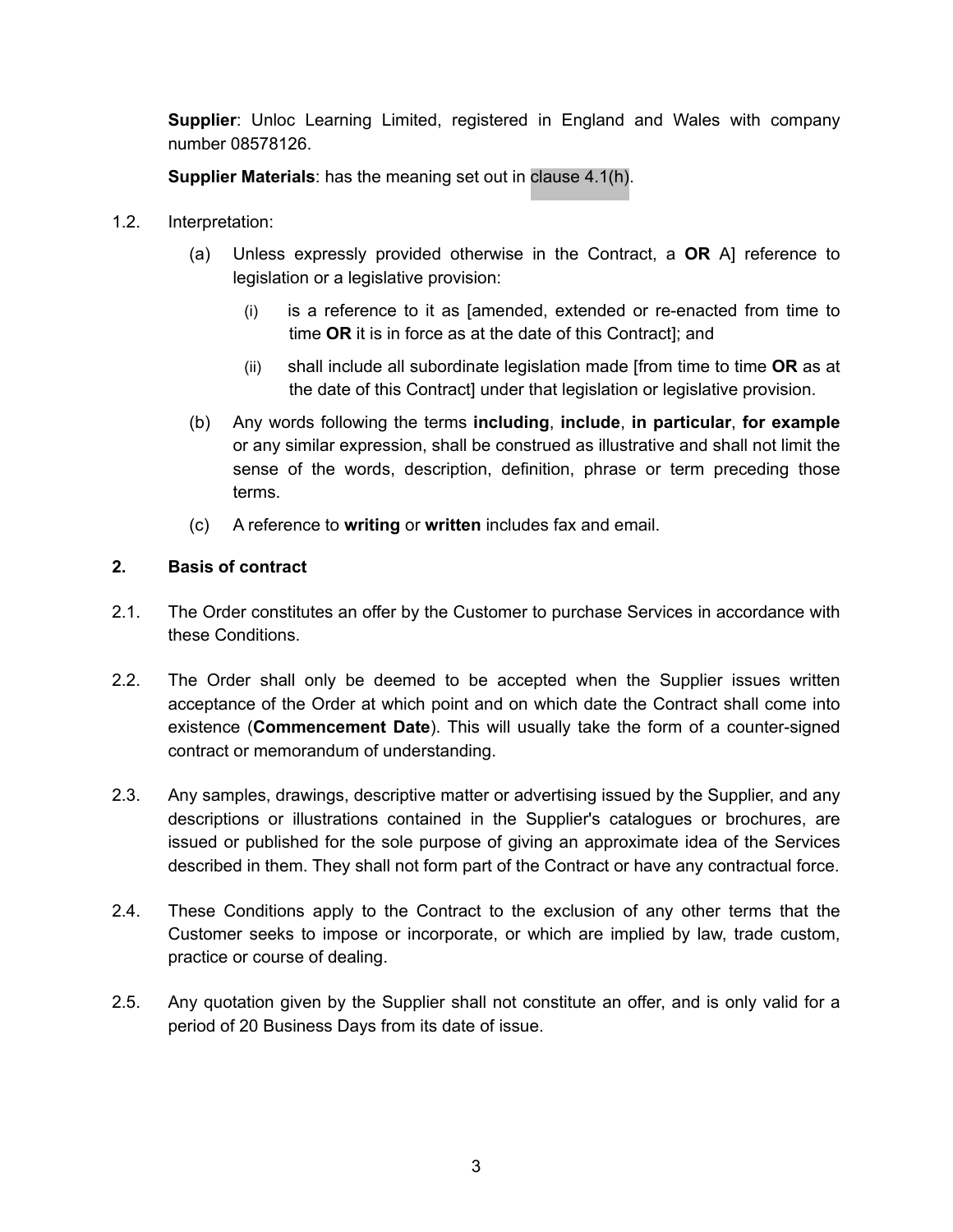### <span id="page-4-0"></span>**3. Supply of Services**

- 3.1. The Supplier shall supply the Services to the Customer in accordance with the Specification in all material respects.
- 3.2. The Supplier shall use all reasonable endeavours to meet any performance dates specified in the contract or memorandum of understanding, but any such dates shall be estimates only and time shall not be of the essence for performance of the Services.
- 3.3. The Supplier reserves the right to amend the Specification if necessary to comply with any applicable law or regulatory requirement, or if the amendment will not materially affect the nature or quality of the Services, and the Supplier shall notify the Customer in any such event.
- 3.4. The Supplier warrants to the Customer that the Services will be provided using reasonable care and skill.

## <span id="page-4-1"></span>**4. Customer's obligations**

- <span id="page-4-2"></span>4.1. The Customer shall:
	- (a) ensure that the terms of the Order and any information it provides in the Specification, contract or memorandum of understanding are complete and accurate;
	- (b) co-operate with the Supplier in all matters relating to the Services;
	- (c) provide the Supplier, its employees, agents, consultants and subcontractors, with access to the Customer's premises, office accommodation and other facilities as reasonably required by the Supplier;
	- (d) provide the Supplier with such information and materials as the Supplier may reasonably require in order to supply the Services, and ensure that such information is complete and accurate in all material respects;
	- (e) obtain and maintain all necessary licences, permissions and consents which may be required for the Services before the date on which the Services are to start;
	- (f) keep all materials, equipment, documents and other property of the Supplier (**Supplier Materials**) at the Customer's premises in safe custody at its own risk, maintain the Supplier Materials in good condition until returned to the Supplier, and not dispose of or use the Supplier Materials other than in accordance with the Supplier's written instructions or authorisation; [and]
	- (g) comply with any additional obligations as set out in the Specification, contract or memorandum of understanding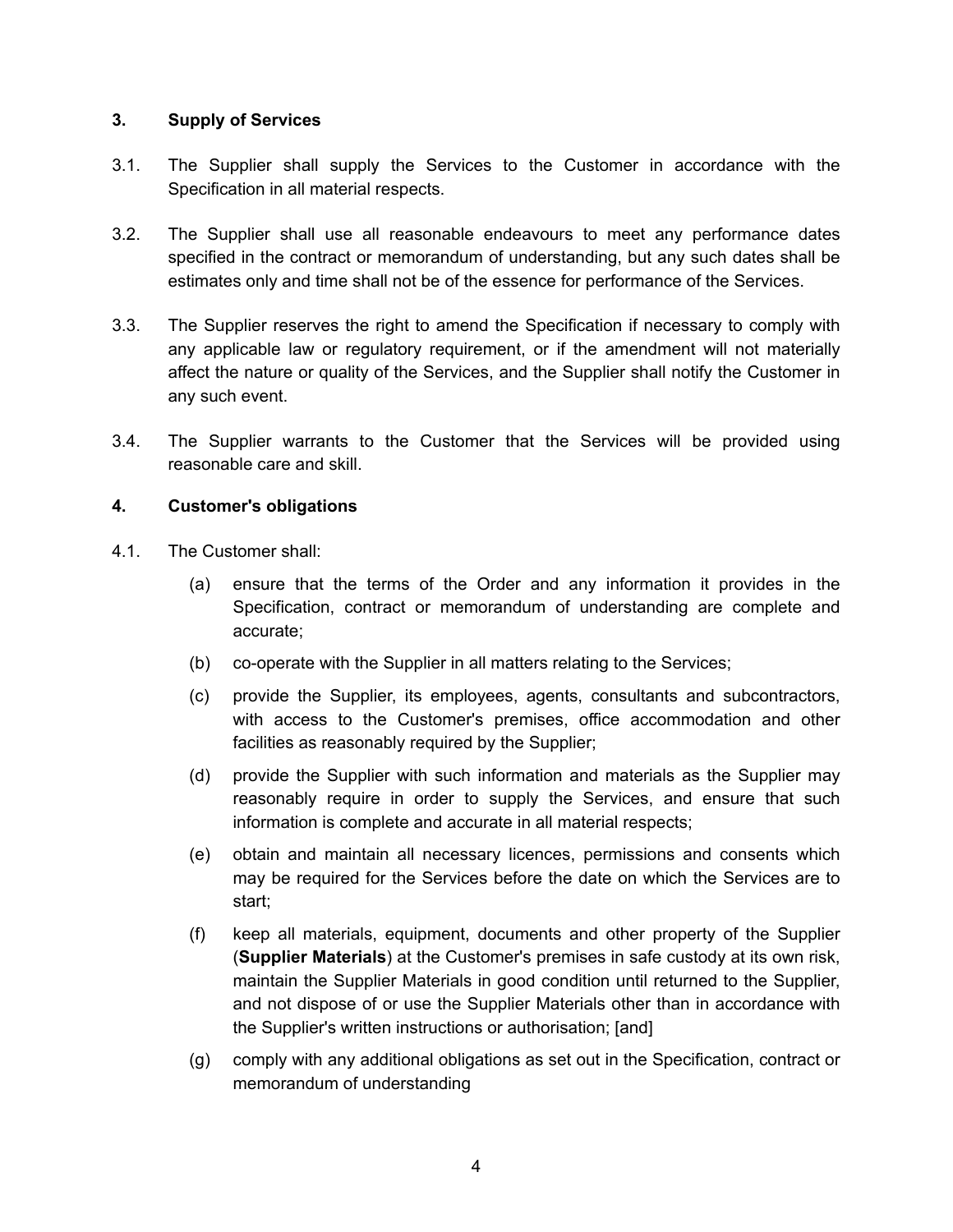- <span id="page-5-1"></span>4.2. If the Supplier's performance of any of its obligations under the Contract is prevented or delayed by any act or omission by the Customer or failure by the Customer to perform any relevant obligation (**Customer Default**):
	- (a) without limiting or affecting any other right or remedy available to it, the Supplier shall have the right to suspend performance of the Services until the Customer remedies the Customer Default, and to rely on the Customer Default to relieve it from the performance of any of its obligations in each case to the extent the Customer Default prevents or delays the Supplier's performance of any of its obligations;
	- (b) the Supplier shall not be liable for any costs or losses sustained or incurred by the Customer arising directly or indirectly from the Supplier's failure or delay to perform any of its obligations as set out in this clause [4.2](#page-5-1); and
	- (c) the Customer shall reimburse the Supplier on written demand for any costs or losses sustained or incurred by the Supplier arising directly or indirectly from the Customer Default.

## <span id="page-5-0"></span>**5. Charges and payment**

- 5.1. The Charges for the Services shall be calculated on a per-service basis:
	- (a) the Charges shall be calculated in accordance with the Supplier's rates and specified in the contract or memorandum of understanding
	- (b) travelling expenses, hotel costs, subsistence and any associated expenses are included in the Supplier's rates (as specified in the contract or memorandum of understanding) unless specifically stated otherwise
- 5.2. The Supplier shall invoice the Customer in line with the payment schedule specified in the contract or memorandum of understanding
- 5.3. The Customer shall pay each invoice submitted by the Supplier:
	- (a) within 30 days of the date of the invoice [or in accordance with any credit terms agreed by the Supplier and confirmed in writing to the Customer within the contract or memorandum of understanding]; and
	- (b) in full and in cleared funds to a bank account nominated in writing by the **Supplier**
- 5.4. All amounts payable by the Customer under the Contract are exclusive of amounts in respect of value added tax chargeable from time to time (**VAT**). Where any taxable supply for VAT purposes is made under the Contract by the Supplier to the Customer, the Customer shall, on receipt of a valid VAT invoice from the Supplier, pay to the Supplier such additional amounts in respect of VAT as are chargeable on the supply of the Services at the same time as payment is due for the supply of the Services.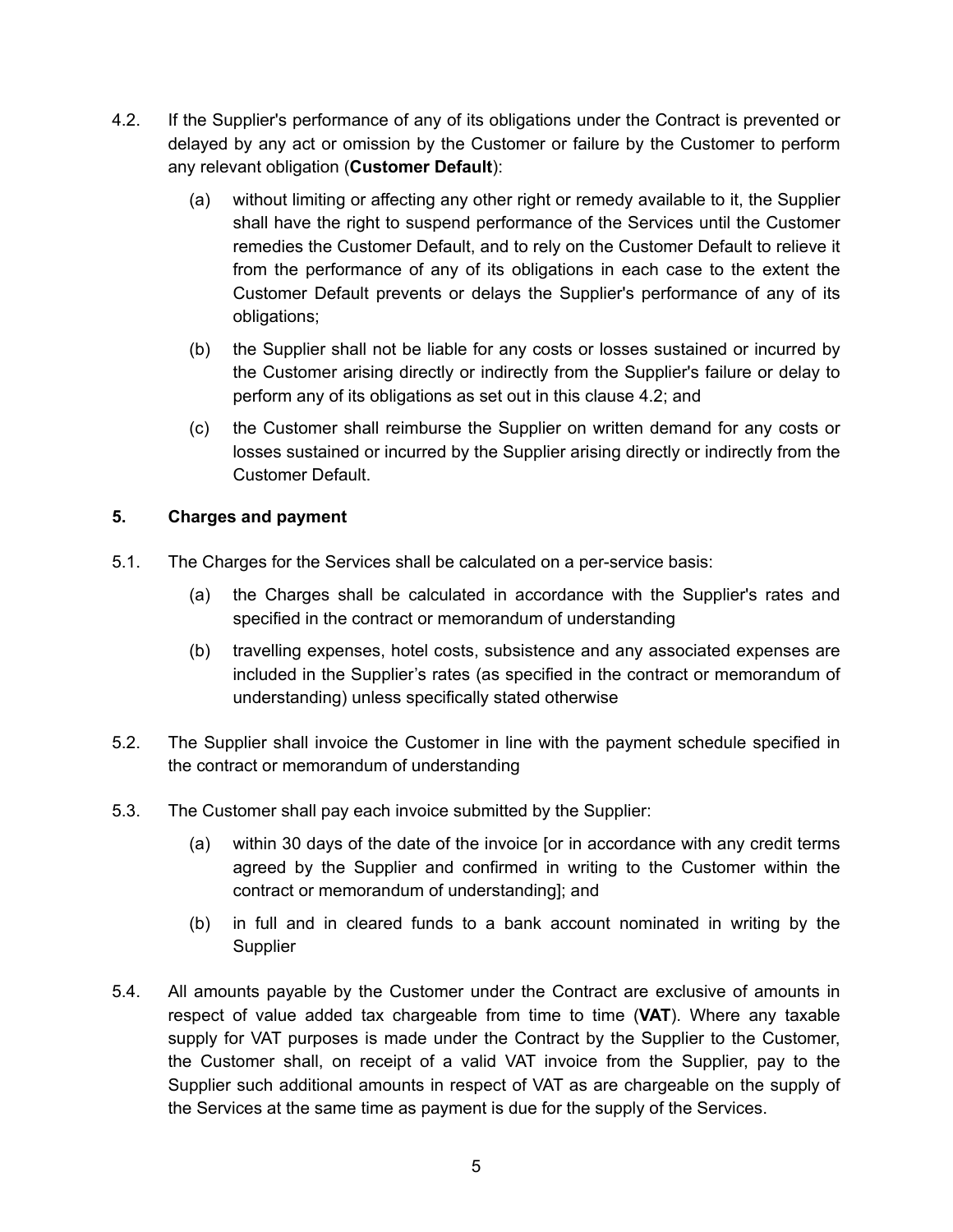- <span id="page-6-3"></span>5.5. If the Customer fails to make a payment due to the Supplier under the Contract by the due date, then, without limiting the Supplier's remedies under clause [9,](#page-7-0) the Customer shall pay interest on the overdue sum from the due date until payment of the overdue sum, whether before or after judgment. Interest under this clause [5.6](#page-6-3) will accrue each day at 4% a year above the Bank of England's base rate from time to time, but at 4% a year for any period when that base rate is below 0%.
- 5.6. All amounts due under the Contract shall be paid in full without any set-off, counterclaim, deduction or withholding (other than any deduction or withholding of tax as required by law).

## <span id="page-6-0"></span>**6. Intellectual property rights**

- 6.1. All Intellectual Property Rights in or arising out of or in connection with the Services (other than Intellectual Property Rights in any materials provided by the Customer) shall be owned by the Supplier.
- <span id="page-6-4"></span>6.2. The Supplier grants to the Customer, or shall procure the direct grant to the Customer of, a fully paid-up, worldwide, non-exclusive, royalty-free licence during the term of the Contract to copy the Deliverables (excluding materials provided by the Customer) for the purpose of receiving and using the Services and the Deliverables [in its business].
- 6.3. The Customer shall not sub-license, assign or otherwise transfer the rights granted in clause [6.2](#page-6-4)*.*
- 6.4. The Customer grants the Supplier a fully paid-up, non-exclusive, royalty-free, nontransferable licence to copy and modify any materials provided by the Customer to the Supplier for the term of the Contract for the purpose of providing the Services to the Customer.

#### **7. Data protection**

<span id="page-6-1"></span>The parties shall comply with their data protection obligations as set out in Unloc Learning Limited's Data Protection Policy, which is publicly available on the company's website.

#### <span id="page-6-2"></span>**8. Limitation of liability**

- 8.1. Nothing in this clause [8](#page-6-2) shall limit the Customer's payment obligations under the Contract.
- 8.2. Nothing in the Contract limits any liability which cannot legally be limited, including liability for:
	- (a) death or personal injury caused by negligence;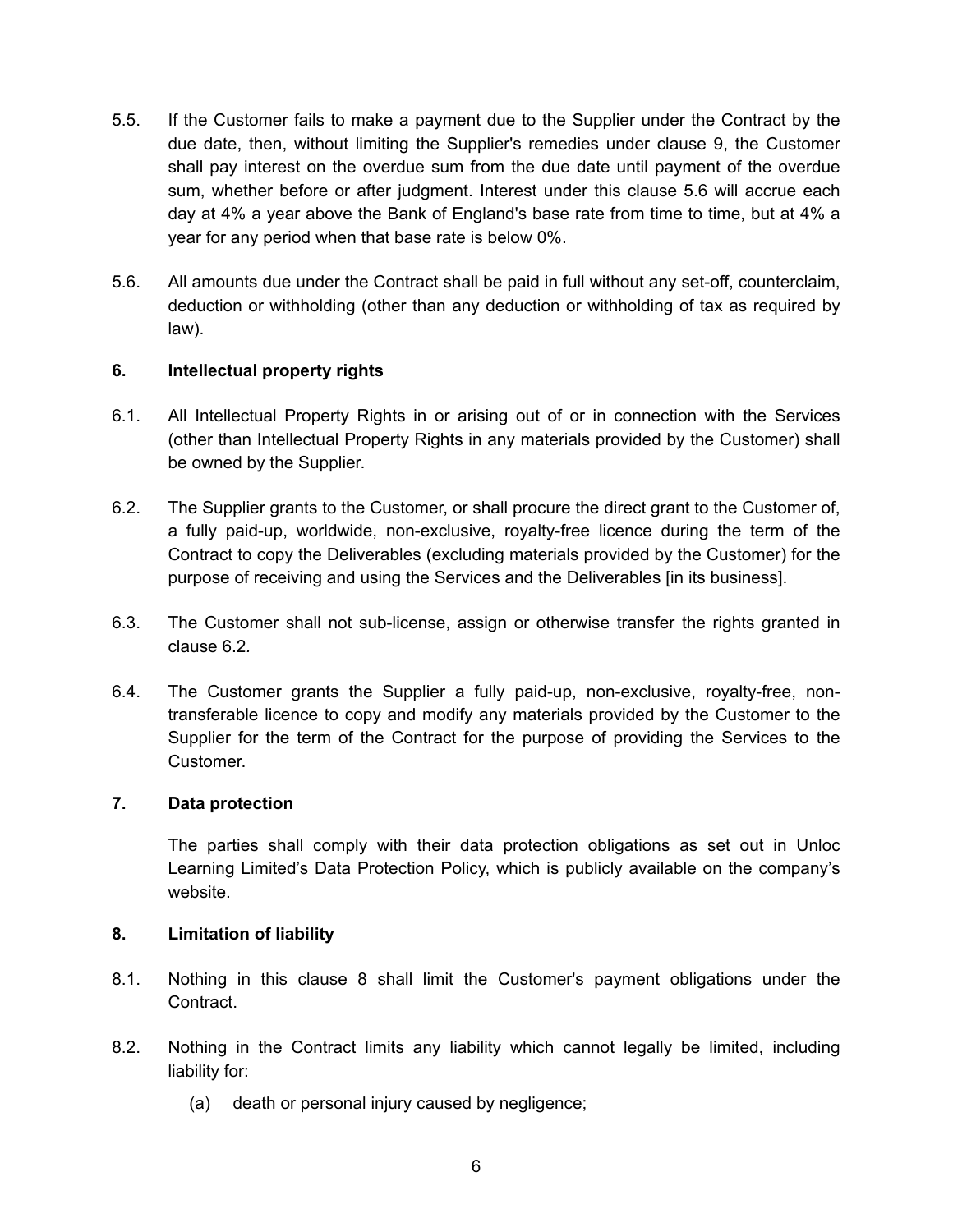- (b) fraud or fraudulent misrepresentation; and
- (c) breach of the terms implied by section 2 of the Supply of Goods and Services Act 1982 (title and quiet possession).
- 8.3. Subject to 8.2, above:
	- (a) we will not be liable to you in any circumstances whatsoever for any loss of profit or any indirect or consequential losses which you suffer in connection with our services, however arising (including in contract, tort and negligence and breach of statutory duty);
	- (b) each of our and your total liability to the other in respect of all other losses, however so arising (including in contract, tort and negligence and breach of statutory duty) shall in no circumstances exceed the total fees paid and payable by you as per our contract or memorandum of understanding provided that this clause shall not apply to your obligations to pay us the fees and any applicable interest.
- 8.4. The terms implied by law, including sections 3 to 5 of the Supply of Goods and Services Act 1982, are, to the fullest extent allowed by law, excluded from this Agreement.
- 8.5. This clause [8](#page-6-2) shall survive termination of the Contract.

#### <span id="page-7-0"></span>**9. Termination**

- 9.1. Without affecting any other right or remedy available to it, either party may only terminate the Contract in line with the termination clause specified in the contract or memorandum of understanding.
- <span id="page-7-2"></span><span id="page-7-1"></span>9.2. Without affecting any other right or remedy available to it, either party may terminate the Contract with immediate effect by giving written notice to the other party if:
	- (a) the other party commits a material breach of any term of the Contract and (if such a breach is remediable) fails to remedy that breach within 20 days of that party being notified in writing to do so;
	- (b) the other party takes any step or action in connection with its entering administration, provisional liquidation or any composition or arrangement with its creditors (other than in relation to a solvent restructuring), applying to court for or obtaining a moratorium under Part A1 of the Insolvency Act 1986, being wound up (whether voluntarily or by order of the court, unless for the purpose of a solvent restructuring), having a receiver appointed to any of its assets or ceasing to carry on business or, if the step or action is taken in another jurisdiction, in connection with any analogous procedure in the relevant jurisdiction;
	- (c) the other party suspends, or threatens to suspend, or ceases or threatens to cease to carry on all or a substantial part of its business; or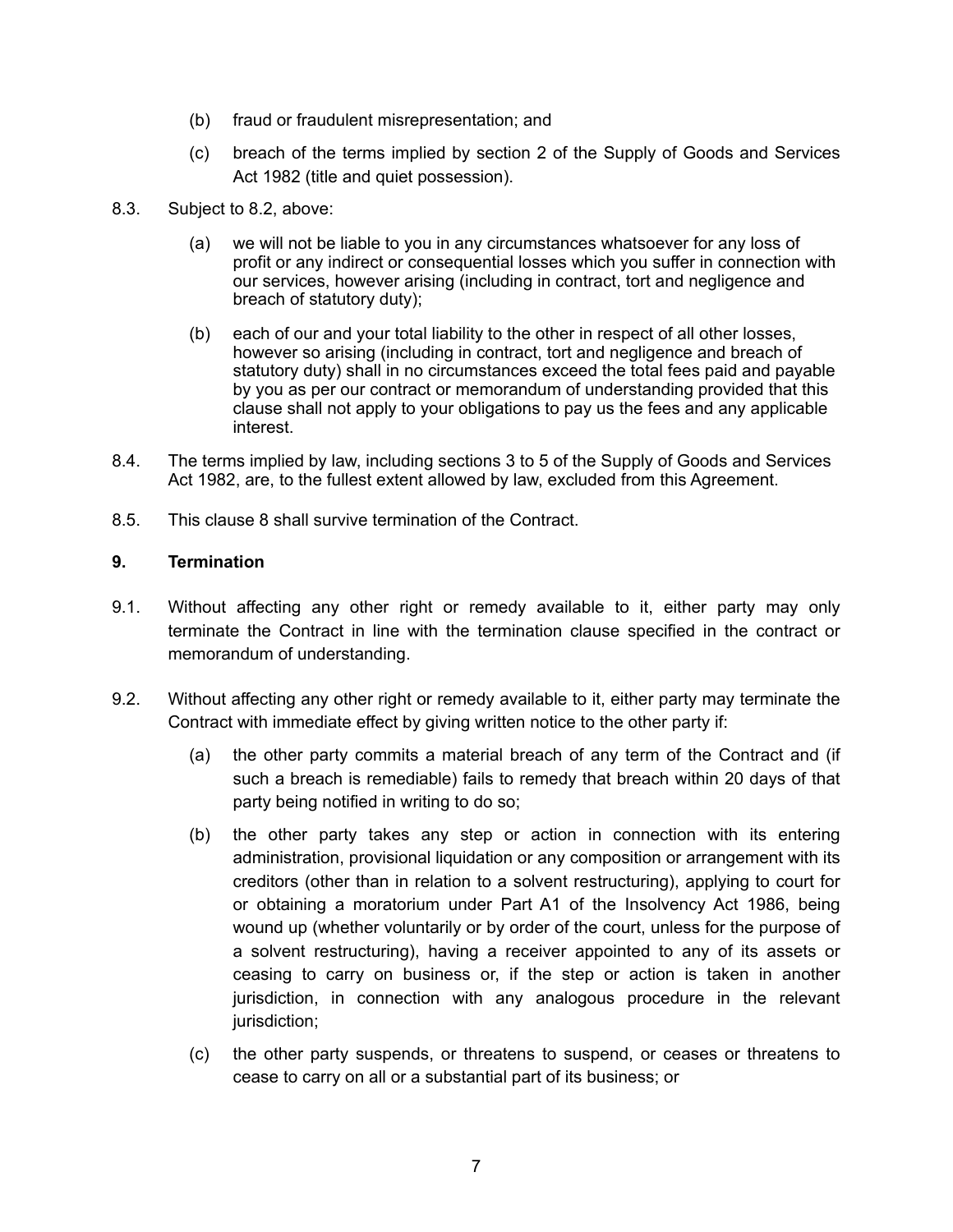- <span id="page-8-1"></span>(d) the other party's financial position deteriorates to such an extent that in the terminating party's opinion the other party's capability to adequately fulfil its obligations under the Contract has been placed in jeopardy.
- 9.3. Without affecting any other right or remedy available to it, the Supplier may terminate the Contract with immediate effect by giving written notice to the Customer if:
	- (a) the Customer fails to pay any amount due under the Contract on the due date for payment OR
	- (b) there is a significant change of control of the Customer.
- 9.4. Without affecting any other right or remedy available to it, the Supplier may suspend the supply of Services under the Contract or any other contract between the Customer and the Supplier if:
	- (a) the Customer fails to pay any amount due under the Contract on the due date for payment;
	- (b) the Customer becomes subject to any of the events listed in clause [9.2\(c\)](#page-7-1) or clause [9.2\(d\),](#page-8-1) or the Supplier reasonably believes that the Customer is about to become subject to any of them; and
	- (c) the Supplier reasonably believes that the Customer is about to become subject to any of the events listed in clause [9.2\(b\)](#page-7-2)*.*

#### <span id="page-8-0"></span>**10. Consequences of termination**

- 10.1. On termination of the Contract:
	- (a) the Customer shall immediately pay to the Supplier all of the Supplier's outstanding unpaid invoices and interest and, in respect of Services supplied but for which no invoice has been submitted, the Supplier shall submit an invoice, which shall be payable by the Customer immediately on receipt;
	- (b) the Customer shall return all of the Supplier Materials and any Deliverables which have not been fully paid for. If the Customer fails to do so, then the Supplier may enter the Customer's premises and take possession of them. Until they have been returned, the Customer shall be solely responsible for their safe keeping and will not use them for any purpose not connected with the Contract.
- 10.2. Termination of the Contract shall not affect any rights, remedies, obligations or liabilities of the parties that have accrued up to the date of termination, which existed at or before the date of termination.
- 10.3. Any provision of the Contract that expressly or by implication is intended to come into or continue in force on or after termination of the Contract shall remain in full force and effect.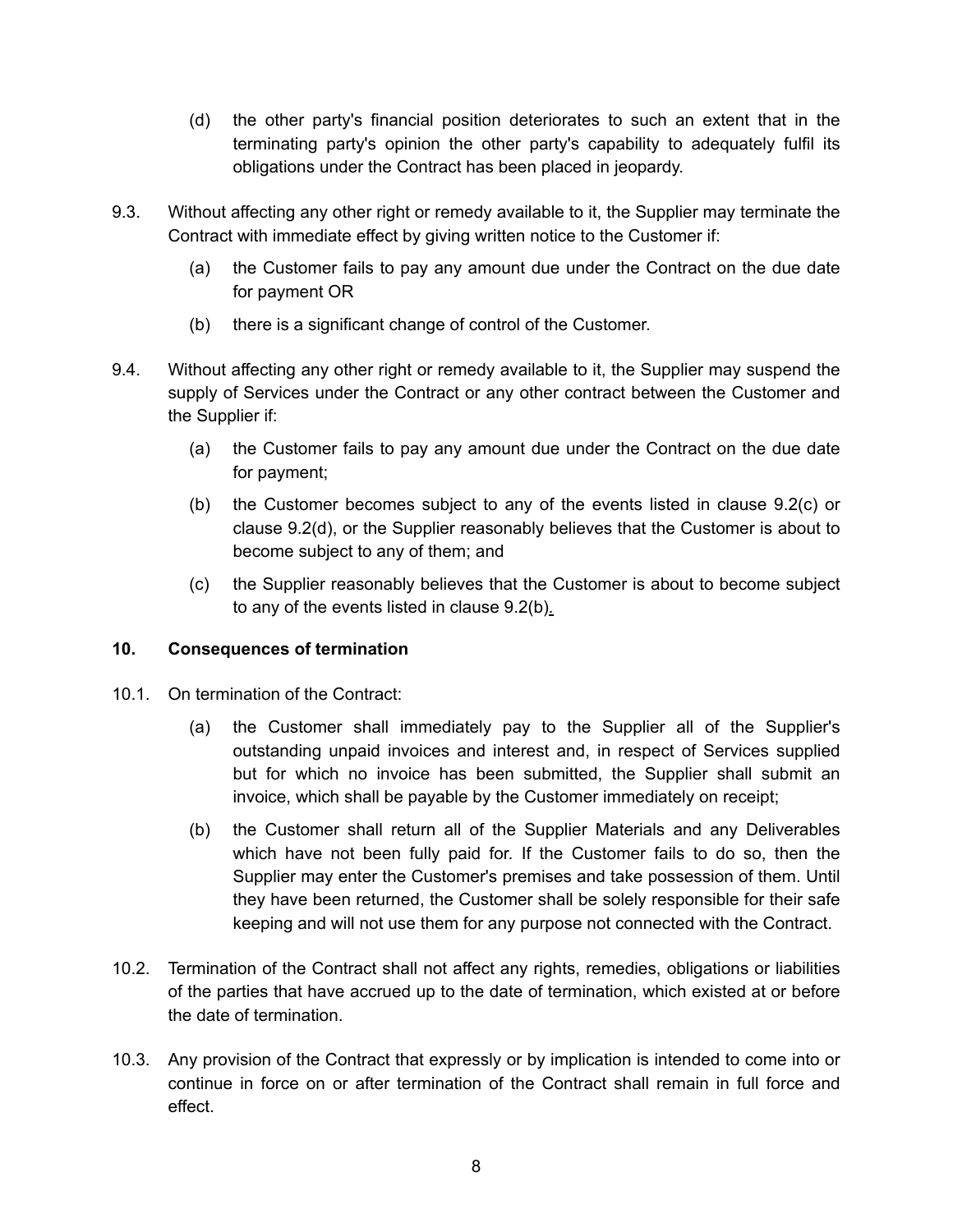## <span id="page-9-0"></span>**11. General**

**11.1. Force majeure.** Neither party shall be in breach of the Contract nor liable for delay in performing, or failure to perform, any of its obligations under the Contract if such delay or failure result from events, circumstances or causes beyond its reasonable control.

## **11.2. Assignment and other dealings.**

- (a) The Supplier may at any time assign, mortgage, charge, subcontract, delegate, declare a trust over or deal in any other manner with any or all of its rights and obligations under the Contract.
- (b) The Customer shall not assign, transfer, mortgage, charge, subcontract, delegate, declare a trust over or deal in any other manner with any of its rights and obligations under the Contract without the prior written consent of the Supplier.

## **11.3. Confidentiality.**

- <span id="page-9-2"></span>(a) Each party undertakes that it shall not at any time disclose to any person any confidential information concerning the business, affairs, customers, clients or suppliers of the other party, except as permitted by clause [11.3\(b\).](#page-9-1)
- <span id="page-9-1"></span>(b) Each party may disclose the other party's confidential information:
	- (i) to its employees, officers, representatives, contractors, subcontractors or advisers who need to know such information for the purposes of carrying out the party's obligations under the Contract. Each party shall ensure that its employees, officers, representatives, contractors, subcontractors or advisers to whom it discloses the other party's confidential information comply with this clause [11.3;](#page-9-2) and
	- (ii) as may be required by law, a court of competent jurisdiction or any governmental or regulatory authority.
- (c) Neither party shall use the other party's confidential information for any purpose other than to perform its obligations under the Contract.

#### **11.4. Entire agreement.**

- (a) These terms and conditions, plus the contract or memorandum of understanding between the parties, supersedes and extinguishes all previous agreements, promises, assurances, warranties, representations and understandings between them, whether written or oral, relating to its subject matter.
- (b) Each party acknowledges that in entering into the Contract it does not rely on, and shall have no remedies in respect of any statement, representation, assurance or warranty (whether made innocently or negligently) that is not set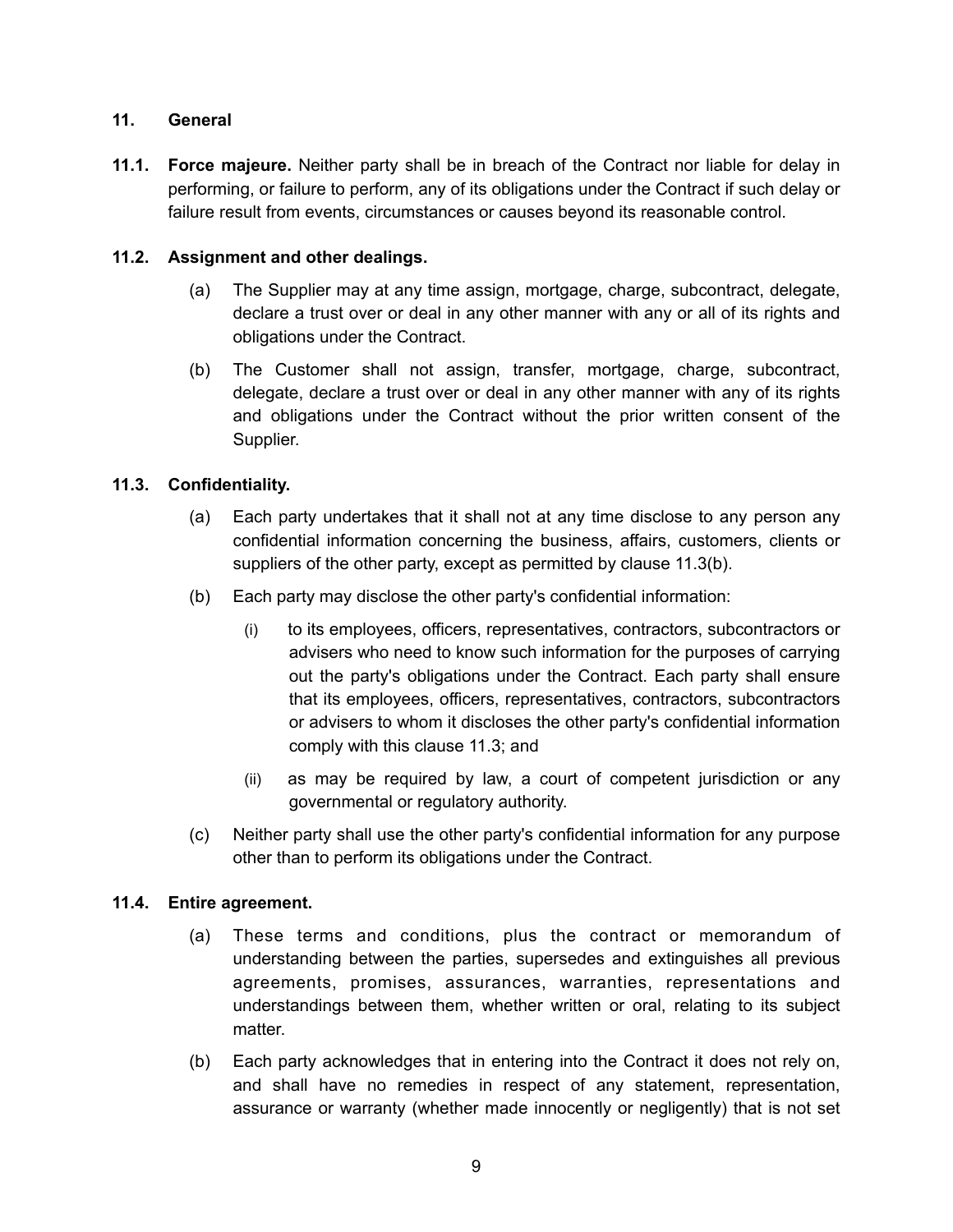out in the Contract. Each party agrees that it shall have no claim for innocent or negligent misrepresentation or negligent misstatement based on any statement in the Contract.

- <span id="page-10-0"></span>(c) Nothing in this clause shall limit or exclude any liability for fraud.
- **11.5. Variation.** Except as set out in these Conditions, no variation of the Contract shall be effective unless it is in writing and signed by the parties (or their authorised representatives).
- 11.6. **Waiver**. A waiver of any right or remedy under the Contract or by law is only effective if given in writing and shall not be deemed a waiver of any subsequent right or remedy. A failure or delay by a party to exercise any right or remedy provided under the Contract or by law shall not constitute a waiver of that or any other right or remedy, nor shall it prevent or restrict any further exercise of that or any other right or remedy. No single or partial exercise of any right or remedy provided under the Contract or by law shall prevent or restrict the further exercise of that or any other right or remedy.
- <span id="page-10-1"></span>**11.7. Severance.** If any provision or part-provision of the Contract is or becomes invalid, illegal or unenforceable, it shall be deemed deleted, but that shall not affect the validity and enforceability of the rest of this agreement. If any provision or part-provision of this Contract deleted under this clause [11.7](#page-10-1) the parties shall negotiate in good faith to agree a replacement provision that, to the greatest extent possible, achieves the intended commercial result of the original provision.

#### **11.8. Notices.**

- <span id="page-10-3"></span>(a) Any notice or other communication given to a party under or in connection with the Contract shall be in writing and shall be delivered by hand or by pre-paid first-class post or other next working day delivery service at its registered office (if a company) or its principal place of business (in any other case); or sent by email to the address specified on the company's website.
- <span id="page-10-2"></span>(b) Any notice or communication shall be deemed to have been received:
	- $(i)$  if delivered by hand, at the time the notice is left at the proper address;
	- (ii) if sent by next working day delivery service, at 9.00 am on the second Business Day after posting; [or]
	- (iii) if sent by email at the time of transmission, or, if this time falls outside business hours in the place of receipt, when business hours resume. In this clause [11.8\(b\)\(iii\),](#page-10-2) business hours means 9.00am to 5.00pm Monday to Friday on a day that is not a public holiday in the place of receipt.